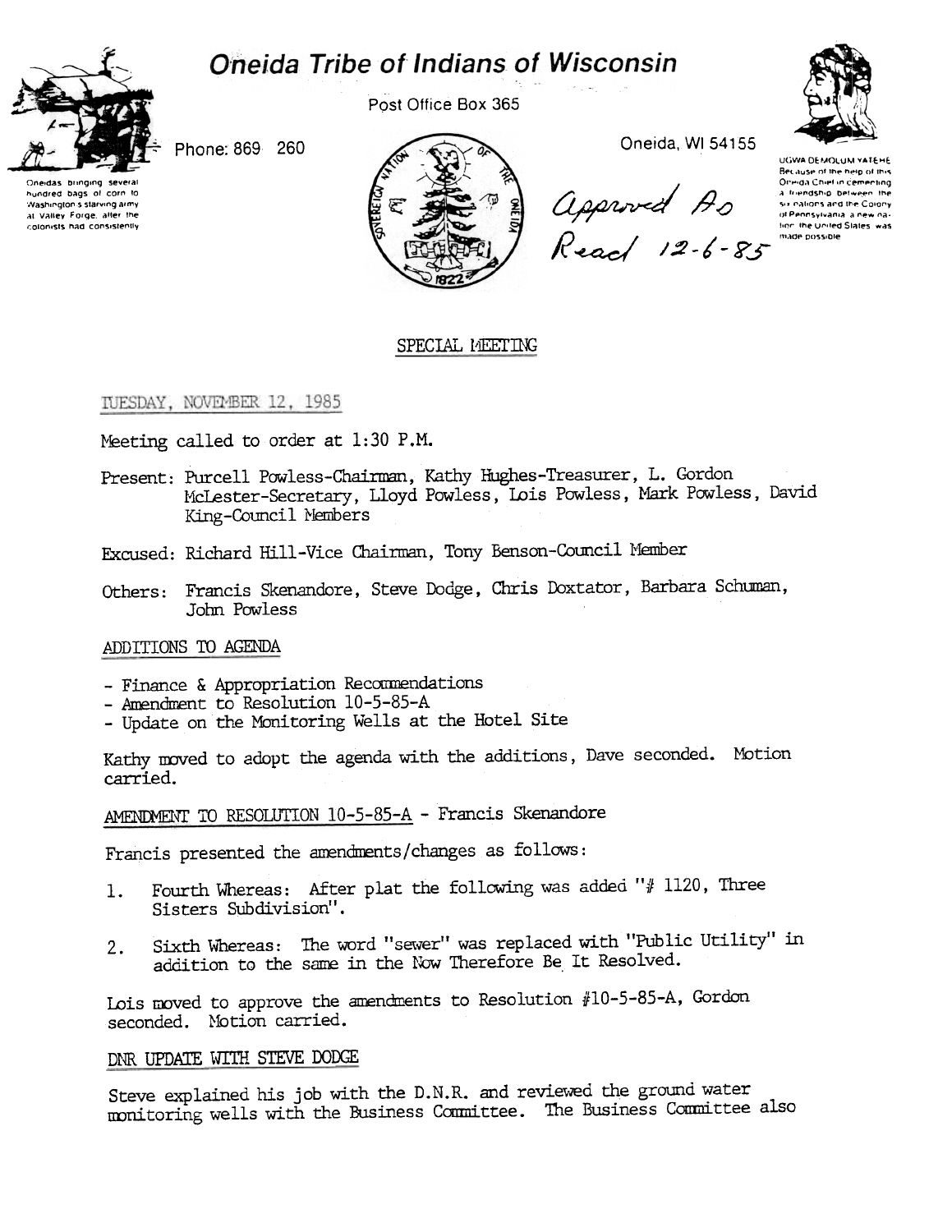ONEIDA TRIBE OF INDIANS OF WISCONSIN Special Meeting - November 12, 1985 Page 2

#### DNR UPDATE (CONTINUED)

discussed the development of air quality regulations for the Oneida Reservation. This would be a joint effort of E.P.A. - CERT and the Oneida Tribe.

After discussion, Lloyd moved to have a meeting with Kestutis Ambutus, Indian Affairs Coordinator for E.P.A. Dave seconded. Motion carried.

 $_{\rm *}$   $\,$ :""c~

# LAND COMMITTEE RECOMMENDATION OF NOVEMBER 4, 1985

- 1. Kathy moved to approve that when we "Rent with the option to buy, that 1/3 of the monthly payment should go towards the purchase of the home." Lois seconded. Mark abstained. Motion carried.
- 2. The Land Committee requested from Finance & Appropriations \$14,000 be used for Ron Melchert's contract as architect for the Trailer Court.

Lois moved to approve the request, Kathy seconded. Mark abstained. Motion carried.

 $3.$ The Land Committee requested a monthly financial status of the Land Acquisition monies, including interest earned and What properties are being used for collateral.

Lois moved to approve the request, Lloyd seconded. Motion carried.

4. The Land Committee requested to use the Land Acquisition monies when needed for appraisals, abstracts, etc.

Dave moved to approve the request, Kathy seconded. Mark opposed. Motion carried.

Lois moved to delete the words "when needed". Dave seconded. Mark abstaine Motion carried.

Joe King has a house for sale. The Land Committee recommends this be sent to the Negotiations Committee. 5.

Lois moved to approve the recommendation, Lloyd seconded. Mark and Dave abstained. Mbtion carried.

6. The Land Committee recommends sending the Kerkoff Property to the Negotiations Ccmnittee along with the Airport Fxpansion Plan.

Lois moved to approve the recommendation, Lloyd seconded. Motion carried.

Dave moved ta accept the Land Committee Minutes of November 4, 1985, Lois seconded. Motion carried.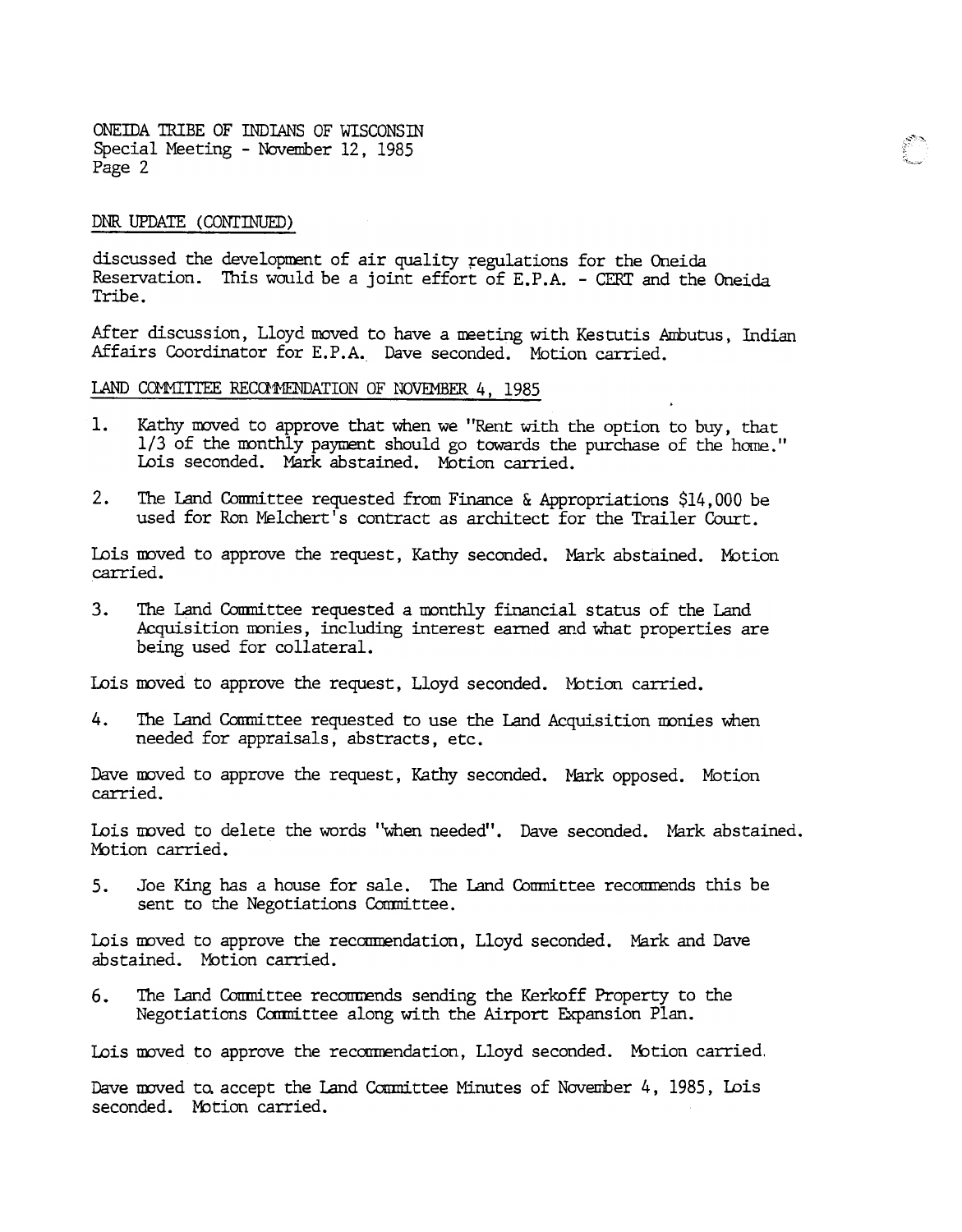ONEIDA TRIBE OF INDIANS OF WISCONSIN Special Meeting - November 12, 1985 Page 3

PERSONNEL – Barbara Schu

HIRING INFORMATION - Nurses Aide (Part-time 24-32 Hrs.) Grade 4 (5 positions)

- 1. Toni Stevens
- 2. Debra J. Cornelius
- 3. Nona D. Bosshart

Kalihwisaks Editor -Grade 20

Barbara Webster

Printer Trainee (2 Positions) Grade 6

- 1. Melvin L. Webste
- 2. Margaret A. King

Manager for Oneida Tobacco Enterprise Grade 20

Lawrence E. Barton

Hearing Information on Chris E. Dries: The Personnel Commission upheld the termination of Chris E. Dires upon completion of the Hearing according to the Cneida Tribal Management System.

FINANCE & APPROPRIATION RECOMMENDATIONS OF NOVEMBER 8, 1985

Standing Stone - Received bids to repair sidewalk and steps. 1. Recommending approval of low bid of \$1,225 from Z. Ron Skenandore. Funds available in the Industrial Park budget.

Mark moved to approve, Lloyd seconded. Motion carried.

2. One Stop - Reviewed bids for improved lighting. Recommend bid from Leroy King of \$1, 193.62 with labor provided by Building & Grounds. Funds available in One Stop budget.

Lois moved to approve, Lloyd seconded. After more discussion, the motion was withdrawn. Lloyd moved to table until Friday, November 15. 1985 for more information. Lois seconded. Motion carried.

3. Health Center - Reviewed bids for a paging system. Recommend approval of bid from Digital Paging at a cost of  $$1,388.00$ . Funds available in the Health Expansion Fund.

Nark moved to approve, Lloyd seconded. Notion carried.